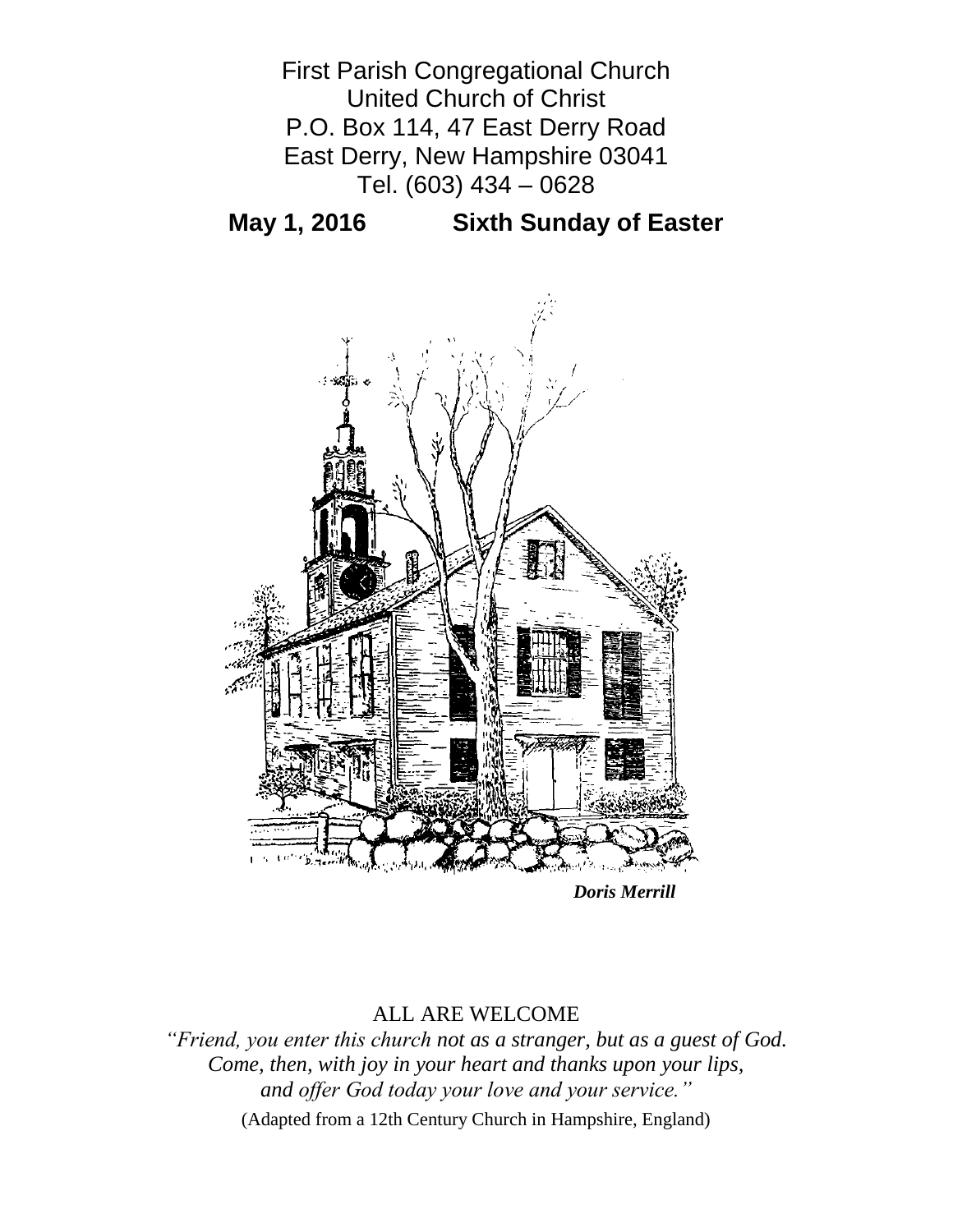*May 1, 2016 Sixth Sunday of Easter*

**First Parish Congregational Church, United Church of Christ, is a community of faith built upon a firm foundation of worship, prayer and education.**

**In affirming diversity, we are dedicated to welcoming all people who seek the Word of God, Christian fellowship and service to others.**

**In partnership with Christ and led by the Holy Spirit,**

**we reach out to the ever-widening community through active and loving ministry.**

WELCOME & ANNOUNCEMENTS; SHARING JOYS & CONCERNS

## **WE GATHER INTO THE PRESENCE OF GOD**

\*HYMN NO. 1 *"Immortal, Invisible, God Only Wise"*

\*CALL TO WORSHIP

One: Come to this place of prayer; God is calling us.

**All: We have come to hear the Word of God.**

One: Come, all who are burdened; there is healing here.

**All: We have brought with us all that weighs us down.**

# \*PRAYER OF INVOCATION (in unison)

**Maker of all things, Ruler of all peoples of the earth, we bring our prayers of thanksgiving and praise. You have provided the water of life for our baptism. You have fed us with the fruits of the earth and nourished us through your Word. Meet us again in the joyous encounter of worship, lest we forget the source of all we have and all that we are. Let the peoples praise you, O God; let all the peoples praise you! Amen.**

\*SONG OF PRAISE #236 **Halle, halle, halleluja. Halle, halle, halleluja. Halle, halle, halleluja. Halle, halle, halleluja.**

# CALL TO CONFESSION

There is a gap between intention and reality, a chasm we create between ourselves and God. That is why we observe a time of confession.

# PRAYER OF CONFESSION (in unison)

**Almighty God, we have wandered far from your love. We have neglected your Word in the torrent of words that we hear and read every day. Our hearts are troubled amid the conflicts and violence of our world. Sometimes we find it easier to withdraw from everything, to resist change, lest it require more of us. We know you are reaching out to heal us; help us to respond. We know we are surrounded by your love. Let us feel it deep within, that we may reflect that love to all we meet. Amen.**

# ASSURANCE OF FORGIVENESS

Jesus invites us to stand, to feel our own strength, to understand our own power, to sense the changes that love is accomplishing within us and among us. Praise God, who has blessed and forgiven us.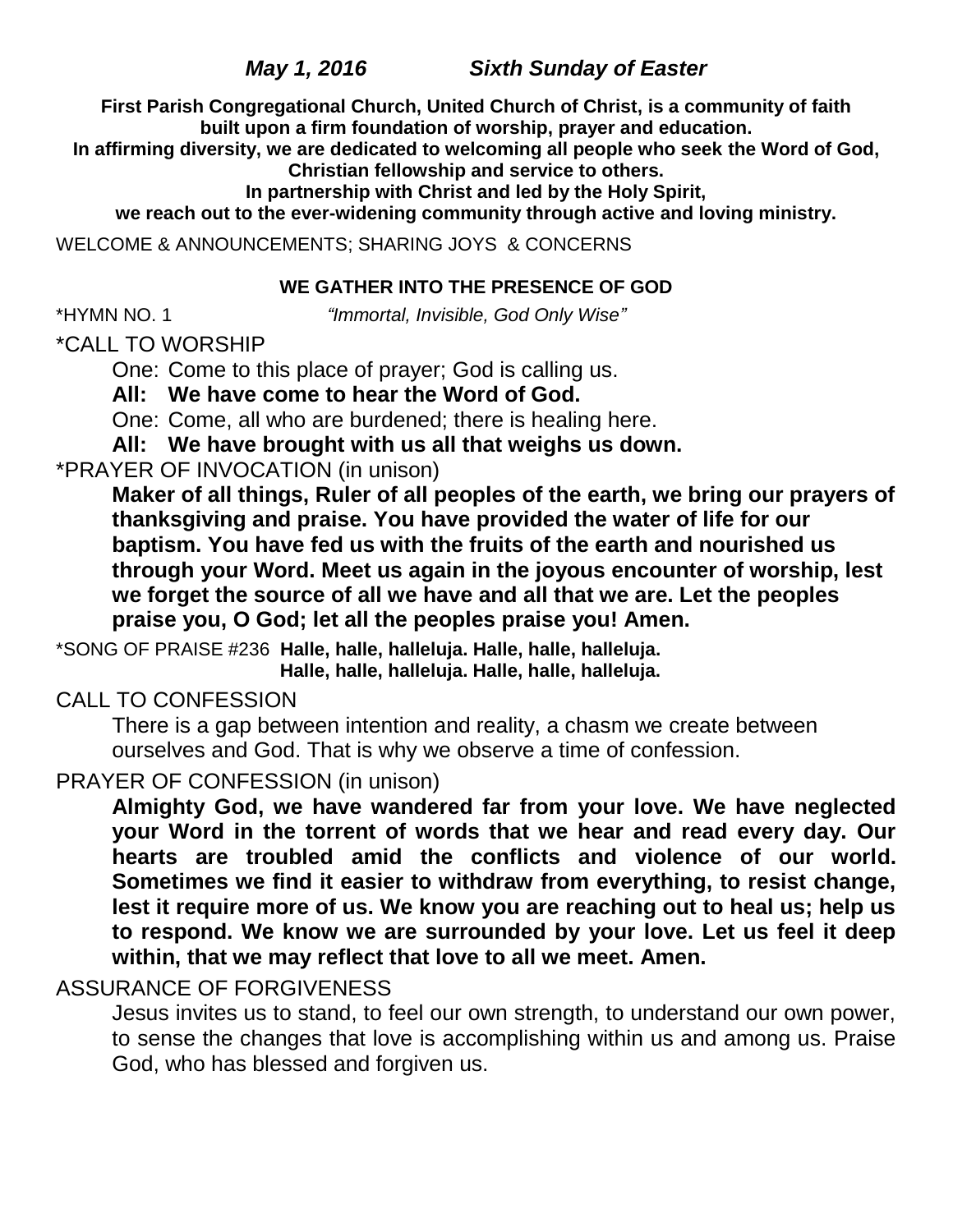#### **WE INVITE FORWARD GOD'S LITTLE CHILDREN**

#### CHILDREN'S OFFERING "*Jesus Loves Me"*

PRAYER OF DEDICATION (in unison)

**Dear God, we offer you our gifts with thanks and praise, be with us and guide us all of our days. Teach us how to love each other, and to shine your light into the world. Amen.**

CHILDREN'S MESSAGE PASTO CHILDREN'S MESSAGE

THE LORD'S PRAYER

**Our Father, who art in heaven, Hallowed be Thy name. Thy kingdom come; Thy will be done; on earth as it is in heaven. Give us this day our daily bread and forgive us our debts as we forgive our debtors. Lead us not into temptation, but deliver us from evil; for Thine is the Kingdom, and the Power, and the Glory forever. Amen**. (Children and youth may now go to their classes.)

#### **THE SACRAMENT OF HOLY COMMUNION**

**CHOIR ANTHEM** *"Celtic Laud"* Martin & Courtney

INVITATION TO THE TABLE

PRAYER of CONSECRATION

OUR SACRED STORY: JESUS in the BREAKING of the BREAD and CUP POURED OUT

#### SHARING the MEAL

We celebrate Communion this morning by Intinction. You will be instructed to come forward. You are invited to receive a morsel of bread and dip it into the grape juice. The gluten-free bread station is located in front of the choir.

Your children are invited to participate and we trust that you will teach them the sacred meaning of this holy meal.

## PRAYER of THANKSGIVING (in unison)

**Thank you, God, for life in the Spirit of Jesus: For gladness in this bread and cup, for love that cannot die, For peace the world cannot give, for joy in the company of friends, For the glory of creation, for the mission of justice you have made our own. In the name of Jesus, we pray. Amen.**

## **WE HEAR GOD'S WORD FOR US**

| *HYMN NO. 613          | "O Holy City, Seen of John"                                  |                                                        |
|------------------------|--------------------------------------------------------------|--------------------------------------------------------|
| <b>OLD TESTAMENT</b>   | Psalm 67                                                     | (O.T. p. 84)                                           |
| <b>NEW TESTAMENT</b>   | Acts 16:9-15<br>Revelation 21:1-4<br>Gospel of John 14:23-29 | $(N.T. pp. 141-142)$<br>(N.T. p. 282)<br>(N.T. p. 113) |
| <b>SERMON</b>          | " A New Heaven and a New Earth"                              | The Rev. Dr. Deborah Roof                              |
| <b>CHOIR ANTHEM</b>    | "Shout to the Lord"                                          | Darlene Zschech                                        |
|                        | WE RESPOND WITH PRAYER                                       |                                                        |
| <b>PASTORAL PRAYER</b> |                                                              |                                                        |
| <b>CHORAL RESPONSE</b> | "Be Still and Know that I Am God"                            | Bell                                                   |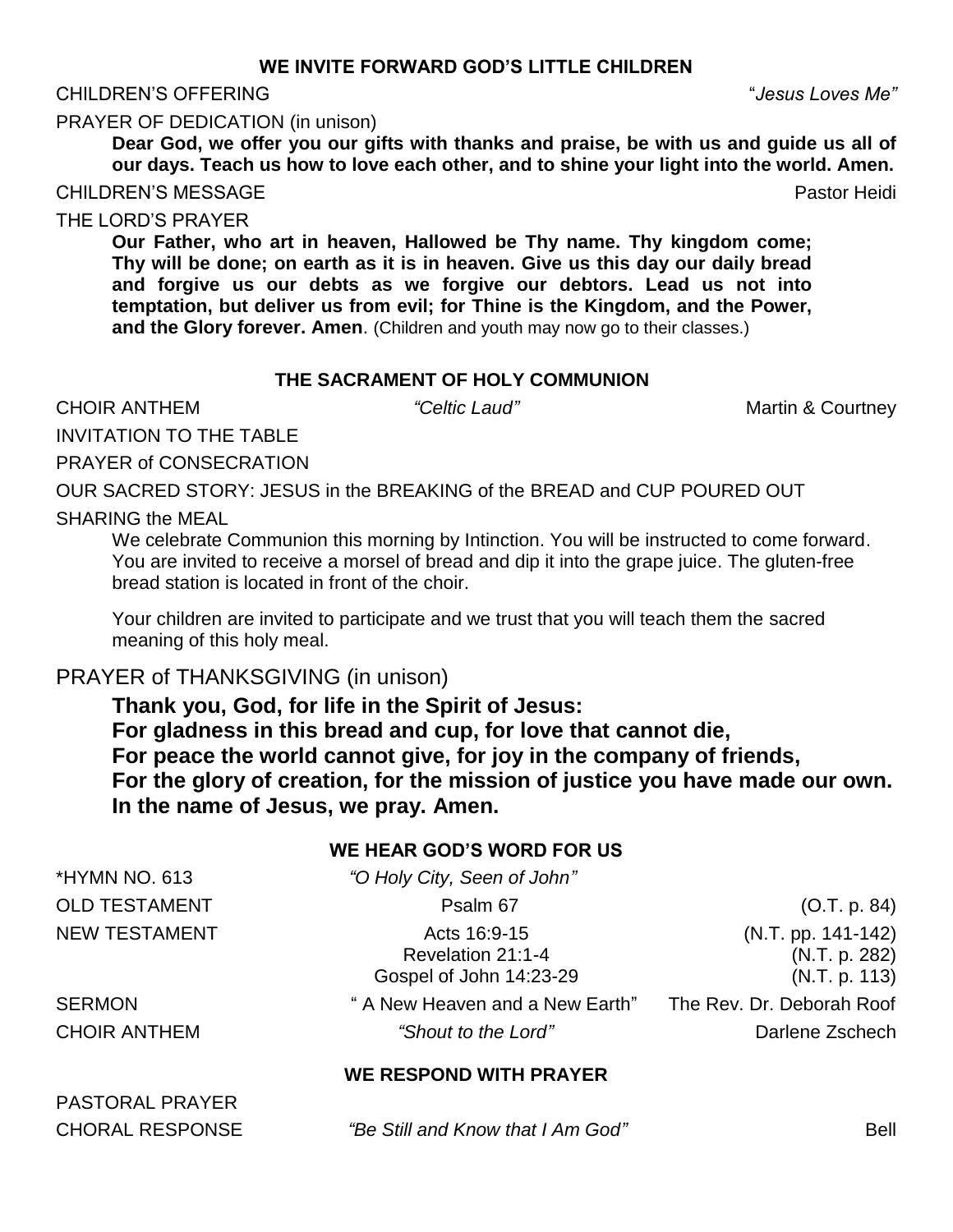## **WE RESPOND WITH OUR FINANCIAL GIFTS**

# OFFERTORY INVITATION

What do we have to give? Only what we have received. The earth has yielded its increase. God has blessed us in more ways than we can count. Let us offer to God more than support of a church. Let us offer ourselves for the healing of nations.

OFFERTORY MUSIC

\*DOXOLOGY #780 **Praise God from whom all blessings flow; Praise God, all creatures here below; Praise God above, you heavenly host: Praise Father, Son, and Holy Ghost.**

# \*PRAYER OF DEDICATION

**For the hospitality of your good earth, for the people you have given us to love, for the tasks you have called us to do, we give thanks, gracious God. Our offerings are a measure of our faith and an evidence of our gratitude. We dedicate ourselves with our gifts, that your reign of light may be realized in the places where we live and work and far beyond our personal reach. Amen.**

# **WE ARE SENT OUT TO LOVE AND SERVE A LOVING, SERVING GOD**

| *HYMN NO. 597<br>"Shall We Gather at the River"        |          |
|--------------------------------------------------------|----------|
| BENEDICTION RESPONSE<br>"May You Run and Not Be Weary" | Murekami |
| <b>POSTLUDE</b>                                        |          |
| *Indicates all that are able may stand.                |          |

MINISTERS OF THE CHURCH Members of the Congregation DEACONS OF THE MONTH Carol Bates and Cyndi Gray LAY READER **Malyssa Deranian** USHERS Diaconate Michael Bryan GREETER(s) Verna Elwell and Shirley Dickason PASTOR The Rev. Dr. Deborah Roof ASSOCIATE PASTOR The Rev. Heidi Carrington Heath MUSIC DIRECTOR **Susan Handy** Susan Handy ACCOMPANIST/ORGANIST ACCOMPANIST/ORGANIST ADMINISTRATIVE ASSISTANT AND THE Lindsey Roman

# **First Parish Congregational Church, United Church of Christ**

PO BOX 114, 47 East Derry Rd East Derry, NH 03041 Tel. 603.434.0628 Fax. 603.437.3001 Office Manager: Lindsey Roman Email: officemgr@fpc-ucc.org Office Hours: Tuesday-Friday 9:00 AM – 4:30 PM Our website [www.fpc-ucc.org](http://www.fpc-ucc.org/) Find us and 'friend us' on Facebook [www.facebook.com/fpcucc](http://www.facebook.com/fpcucc)

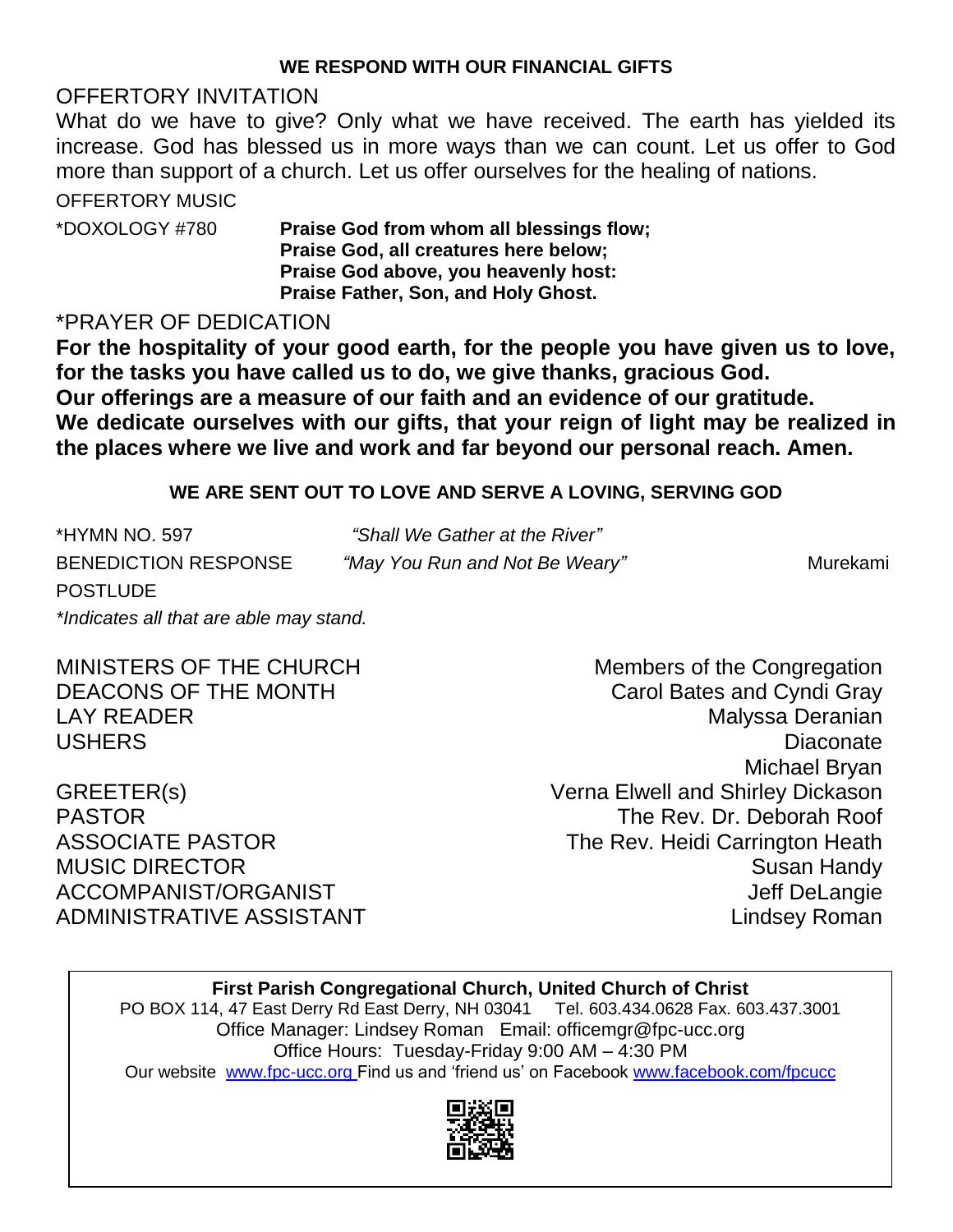### **Psalm 67**

- To the leader: with stringed instruments. A Psalm. A Song.  $1$  May God be gracious to us and bless us and make his face to shine upon us, *Selah*  $2$  that your way may be known upon earth,
- your saving power among all nations.
- $3$  Let the peoples praise you, O God; let all the peoples praise you.

 $4<sup>4</sup>$  Let the nations be glad and sing for joy, for you judge the peoples with equity and guide the nations upon earth. *Selah*

 $<sup>5</sup>$  Let the peoples praise you, O God;</sup> let all the peoples praise you.

 $6$  The earth has yielded its increase; God, our God, has blessed us.  $\frac{7}{7}$  May God continue to bless us; let all the ends of the earth revere him.

#### **Acts 16.9-15**

<sup>9</sup>During the night Paul had a vision: there stood a man of Macedonia pleading with him and saying, 'Come over to Macedonia and help us.<sup>10</sup>When he had seen the vision, we immediately tried to cross over to Macedonia, being convinced that God had called us to proclaim the good news to them.

11 We set sail from Troas and took a straight course to Samothrace, the following day to Neapolis,  $^{12}$ and from there to Philippi, which is a leading city of the district of Macedonia and a Roman colony. We remained in this city for some days.  $^{13}$ On the sabbath day we went outside the gate by the river, where we supposed there was a place of prayer; and we sat down and spoke to the women who had gathered there.  $^{14}$ A certain woman named Lydia, a worshipper of God, was listening to us; she was from the city of Thyatira and a dealer in purple cloth. The Lord opened her heart to listen eagerly to what was said by Paul. <sup>15</sup>When she and her household were baptized, she urged us, saying, 'If you have judged me to be faithful to the Lord, come and stay at my home.' And she prevailed upon us.